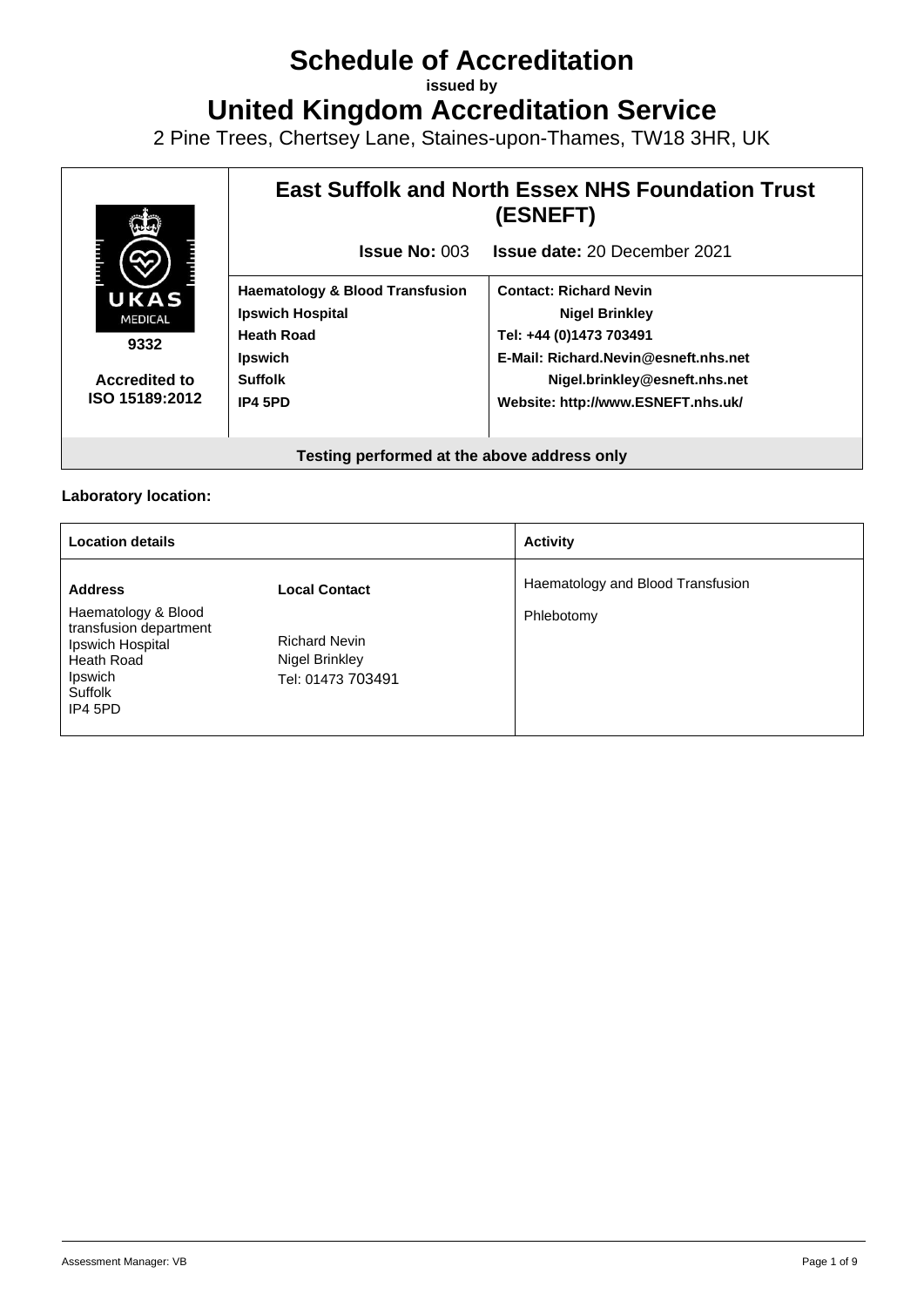|                                                                          | <b>Schedule of Accreditation</b><br>issued by<br><b>United Kingdom Accreditation Service</b><br>2 Pine Trees, Chertsey Lane, Staines-upon-Thames, TW18 3HR, UK |
|--------------------------------------------------------------------------|----------------------------------------------------------------------------------------------------------------------------------------------------------------|
| UKAS<br><b>MEDICAL</b><br>9332<br><b>Accredited to</b><br>ISO 15189:2012 | <b>East Suffolk and North Essex NHS Foundation Trust</b><br>(ESNEFT)<br><b>Issue No: 003 Issue date: 20 December 2021</b>                                      |
|                                                                          | Testing performed at main address only                                                                                                                         |

# **Site activities performed away from the locations listed above:**

| <b>Location details</b>                                                                                                              |                                                         | <b>Activity</b>                                                                 |
|--------------------------------------------------------------------------------------------------------------------------------------|---------------------------------------------------------|---------------------------------------------------------------------------------|
| <b>Address</b><br>Blood satellite fridge<br>Woolverstone day unit<br>Ipswich Hospital<br>Heath Road<br>Ipswich<br>Suffolk<br>IP4 5PD | <b>Local Contact</b><br>Nigel BrinkleyTel: 01473 703396 | <b>Blood Issue Fridge</b><br>No testing occurs on this site, blood storage only |
| <b>Address</b><br>Blood satellite fridge<br>South Theatre<br>Ipswich Hospital<br>Heath Road<br>Ipswich<br>Suffolk<br>IP4 5PD         | <b>Local Contact</b><br>Nigel BrinkleyTel: 01473 703396 | <b>Blood Issue Fridge</b><br>No testing occurs on this site, blood storage only |
| <b>Address</b><br>Blood satellite fridge<br>Somersham Ward<br>Ipswich Hospital<br>Heath Road<br>Ipswich<br>Suffolk<br>IP4 5PD        | <b>Local Contact</b><br>Nigel BrinkleyTel: 01473 703396 | <b>Blood Issue Fridge</b><br>No testing occurs on this site, blood storage only |
| <b>Address</b><br>Oncology<br>Ipswich Hospital<br>Heath Road<br>Ipswich<br>Suffolk<br>IP4 5PD                                        | <b>Local Contact</b><br>Richard Nevin Tel: 01473 703491 | Sysmex XN10 for Full blood counts                                               |
| <b>Address</b><br>Landseer Road Phlebotomy<br>476-478 Landseer Road<br>Ipswich<br>Suffolk<br>IP3 9LU                                 | <b>Local Contact</b><br>Richard Nevin Tel: 01473 703491 | Phlebotomy                                                                      |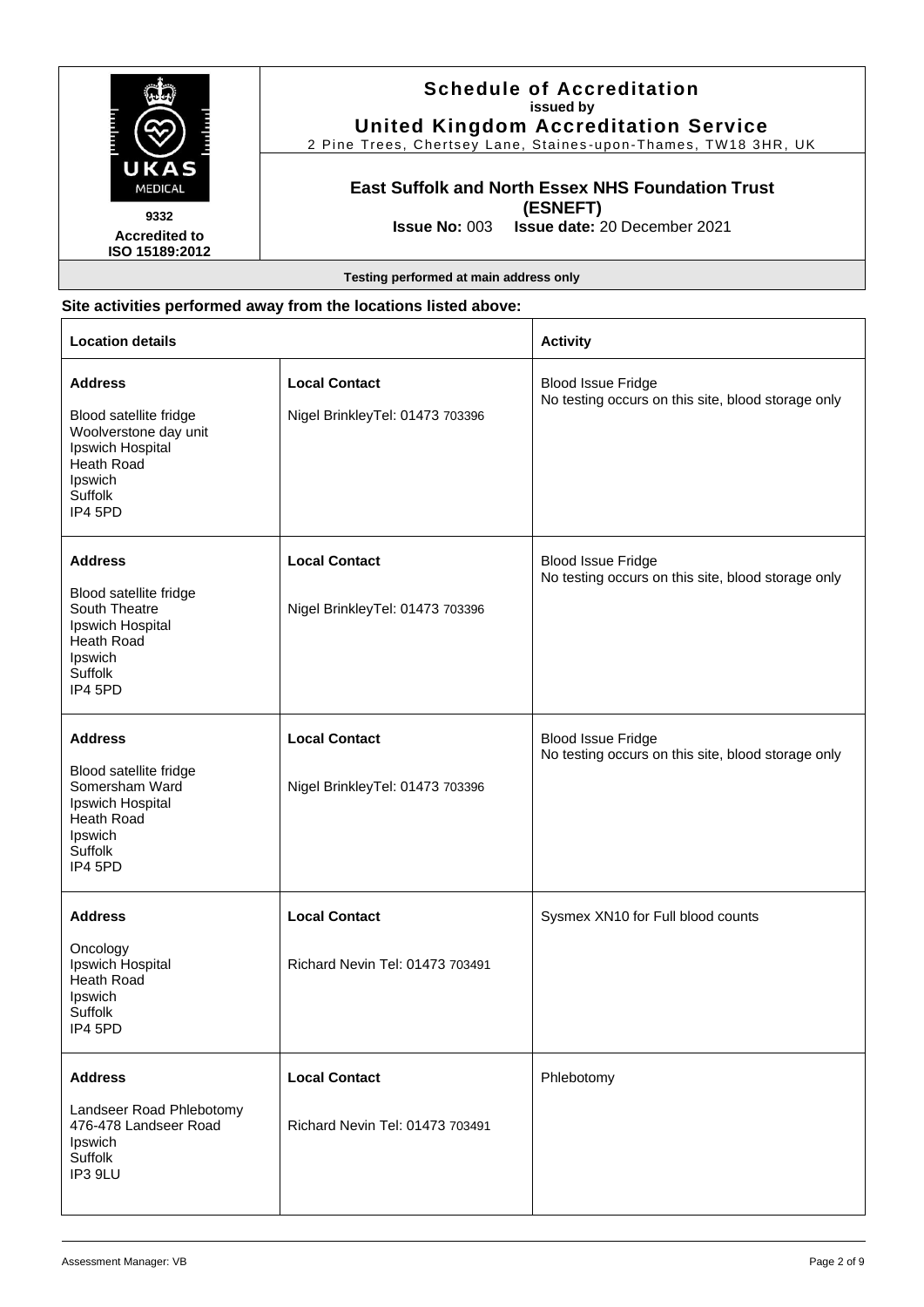

2 Pine Trees, Chertsey Lane, Staines -upon -Thames, TW18 3HR, UK

#### **East Suffolk and North Essex NHS Foundation Trust (ESNEFT)**

**Issue No:** 003 **Issue date:** 20 December 2021

**Accredited to ISO 15189:2012** 

#### **Testing performed at main address only**

#### DETAIL OF ACCREDITATION

| Materials/Products tested                        | Type of test/Properties<br>measured/Range of measurement                                                                                                                                                                                                   | Standard specifications/<br>Equipment/Techniques used                                                                                               |
|--------------------------------------------------|------------------------------------------------------------------------------------------------------------------------------------------------------------------------------------------------------------------------------------------------------------|-----------------------------------------------------------------------------------------------------------------------------------------------------|
| <b>HUMAN BODY FLUIDS</b>                         | <b>Blood Transfusion examinations to</b><br>assist in clinical investigations                                                                                                                                                                              | Procedures documented in<br>manufacturer's equipment manuals<br>in conjunction with documented in-<br>house procedures by the following<br>methods: |
| Maternal cord blood<br>Whole Blood: EDTA samples | Blood Group by detection and<br>identification of antigens:<br>A Rh D Positive<br>AB Rh D Positive<br><b>B Rh D Positive</b><br>O Rh D Positive<br>A Rh Negative<br>AB Rh D Negative<br><b>B RhD Negative</b><br>O Rh D Negative<br>Kell Positive/Negative | Automated using Grifols Erytra<br>Blood grouping analyser<br>SOP BT45<br>SOP BT01 (Manual)                                                          |
| Whole Blood: EDTA samples                        | Antibody Screen (including<br>papinized) by detection of<br>antibodies to:<br>Rh-C,D,E,c,e, Cw<br>Kell -K, k, Kpa<br>Duffy - Fya, Fyb<br>MNSs-M, N, S, s<br>Kidd-JKa, Jkb<br>Lutheran-Lua<br>$P-P1$<br>Anti-Chido/Rogers                                   | Automated using Grifols Erytra<br>Blood grouping analyser<br>SOP BT345<br>SOP BT01 (Manual)<br>SOP BT07 (rr panel)                                  |
|                                                  | Blood Group by detection and<br>identification of antigens:<br>Rh-C,D,E,c,e, Cw<br>Kell-K, K, Kpa<br>Duffy - Fya, Fyb<br>MNSs-M, N, S, s<br>Kidd-JKa, Jkb<br>$P-P1$<br>Anti-Chido/Rogers- by exclusion<br>only (at NBS)                                    | Automated using Grifols Erytra<br>Blood grouping analyser<br>SOP BT45                                                                               |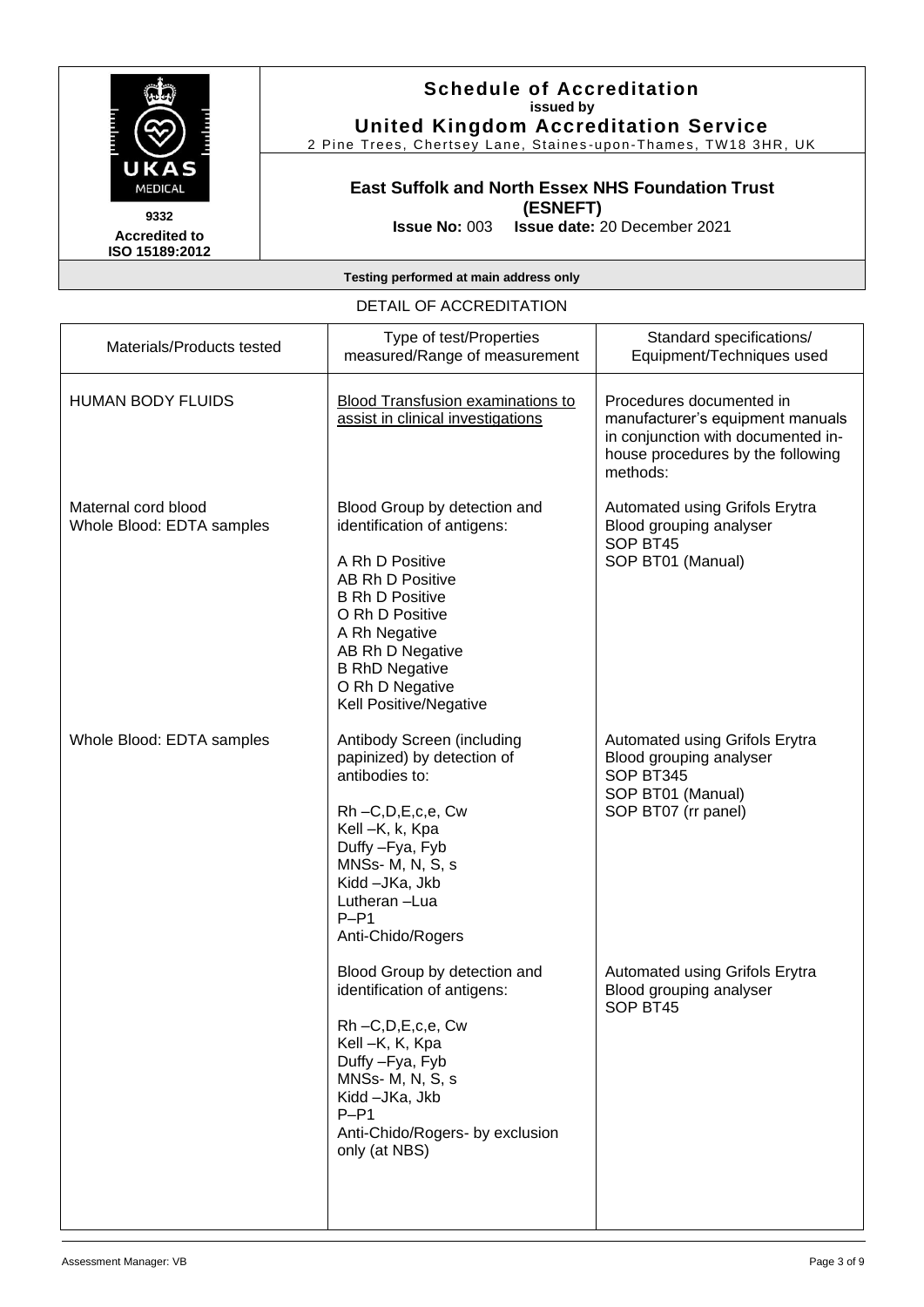

2 Pine Trees, Chertsey Lane, Staines-upon-Thames, TW18 3HR, UK

# **East Suffolk and North Essex NHS Foundation Trust (ESNEFT)**

**Accredited to ISO 15189:2012**  **Issue No:** 003 **Issue date:** 20 December 2021

#### **Testing performed at main address only**

| Materials/Products tested  | Type of test/Properties<br>measured/Range of measurement                                                                                | Standard specifications/<br>Equipment/Techniques used                                                                                                                                                                                                                  |
|----------------------------|-----------------------------------------------------------------------------------------------------------------------------------------|------------------------------------------------------------------------------------------------------------------------------------------------------------------------------------------------------------------------------------------------------------------------|
| HUMAN BODY FLUIDS (cont'd) | Blood Transfusion examinations to<br>assist in clinical investigations<br>(cont'd)                                                      | Procedures documented in<br>manufacturer's equipment manuals<br>in conjunction with documented in-<br>house procedures by the following<br>methods:                                                                                                                    |
| Whole Blood: EDTA samples  | Compatibility testing of patient's<br>plasma with donor cells                                                                           | Serological IAT Cross matching<br>using Manual technique using<br>Grifols cards<br>SOP BT02 and BT08                                                                                                                                                                   |
|                            | Foetal Maternal Haemorrhage                                                                                                             | Kleihauer technique and Anti-D<br>Immunoglobulin dosing using<br>Resource (Source Bioscience) Fetal<br>red cell detection kit<br>SOP BT06 and BT09                                                                                                                     |
|                            | G6PD Glucose-6-Phosphate<br>Dehydrogenase screening                                                                                     | Commercial (Trinity Biotech) kit,<br>functional enzyme colourimetric<br>assay<br><b>SOP 005</b>                                                                                                                                                                        |
|                            | Malarial antigens of:<br>Plasmodium falciparum<br>and pan-detection for: Plasmodium<br>malariae, Plasmodium ovale &<br>Plasmodium vivax | <b>CareStart Malarial RapydTest</b><br>commercial kit<br><b>SOP 025</b>                                                                                                                                                                                                |
|                            | Detection of infectious<br>mononucleosis heterophile<br>antibodies                                                                      | Clearview IM commercial kit<br><b>SOP 020</b>                                                                                                                                                                                                                          |
|                            |                                                                                                                                         | Documented in-house methods to<br>meet the requirements of the NHS<br>Sickle Cell and Thalassaemia<br>screening programme as defined in<br>July 2018 NHS Sickle Cell and<br>Thalassaemia screening<br>programme: laboratory quality<br>assurance evidence requirements |
|                            |                                                                                                                                         |                                                                                                                                                                                                                                                                        |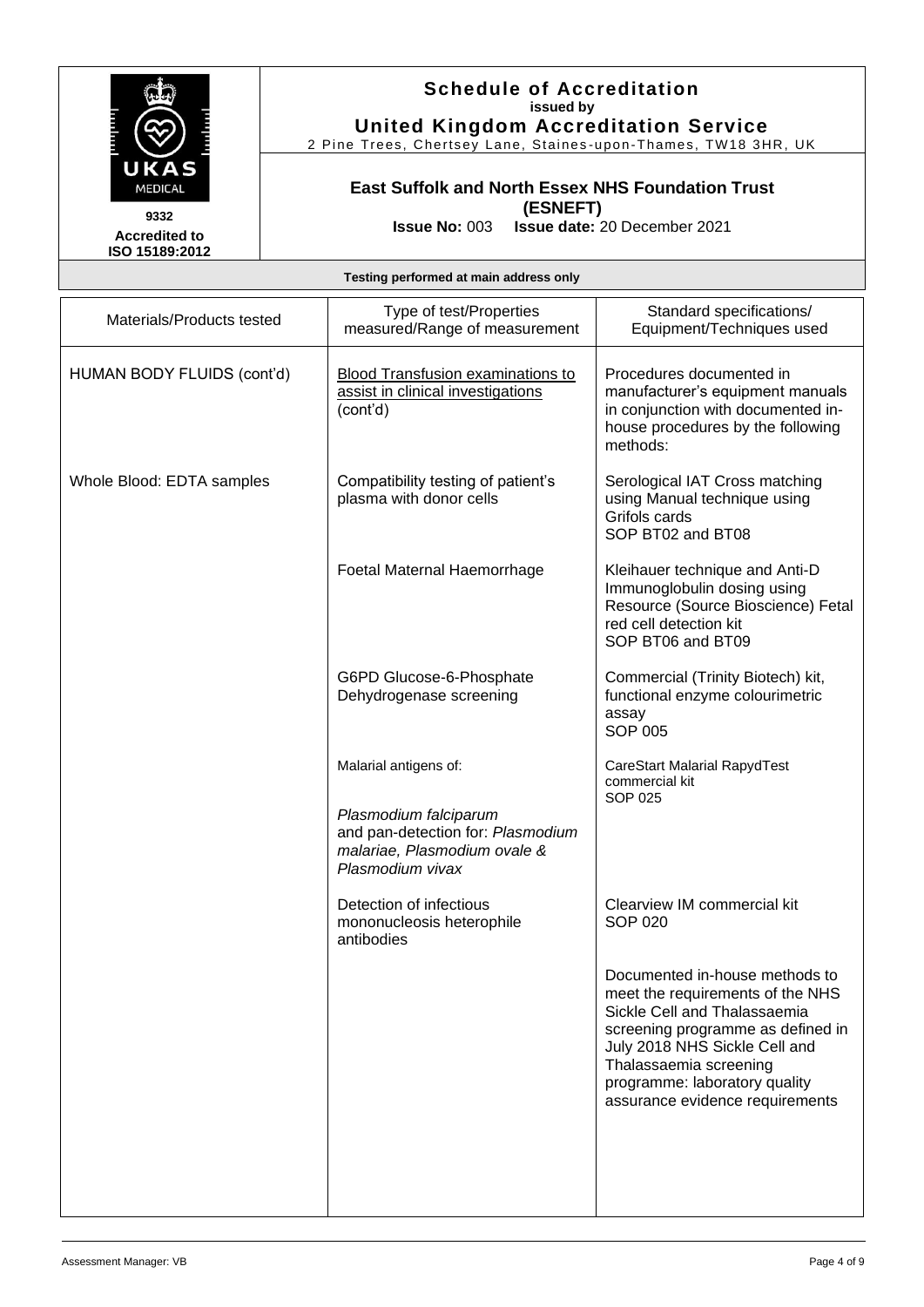

2 Pine Trees, Chertsey Lane, Staines -upon -Thames, TW18 3HR, UK

## **East Suffolk and North Essex NHS Foundation Trust (ESNEFT)**

**Issue No:** 003 **Issue date:** 20 December 2021

**Accredited to ISO 15189:2012** 

| Testing performed at main address only |  |  |
|----------------------------------------|--|--|
|                                        |  |  |

| Materials/Products tested | Type of test/Properties<br>measured/Range of measurement | Standard specifications/<br>Equipment/Techniques used                      |
|---------------------------|----------------------------------------------------------|----------------------------------------------------------------------------|
| Whole Blood: EDTA samples | Sickle cell screen (solubility)                          | Microgen Bioproducts commercial<br>kit<br>SOP 009                          |
|                           | Sickle cell screening                                    | In house method using the Bio-Rad<br>Variant II analyser<br><b>SOP 209</b> |
|                           | Thalassemia screening                                    | In house method using the Bio-Rad<br>Variant II analyser<br><b>SOP 209</b> |
|                           |                                                          |                                                                            |
|                           |                                                          |                                                                            |
|                           |                                                          |                                                                            |
|                           |                                                          |                                                                            |
|                           |                                                          |                                                                            |
|                           |                                                          |                                                                            |
|                           |                                                          |                                                                            |
|                           |                                                          |                                                                            |
|                           |                                                          |                                                                            |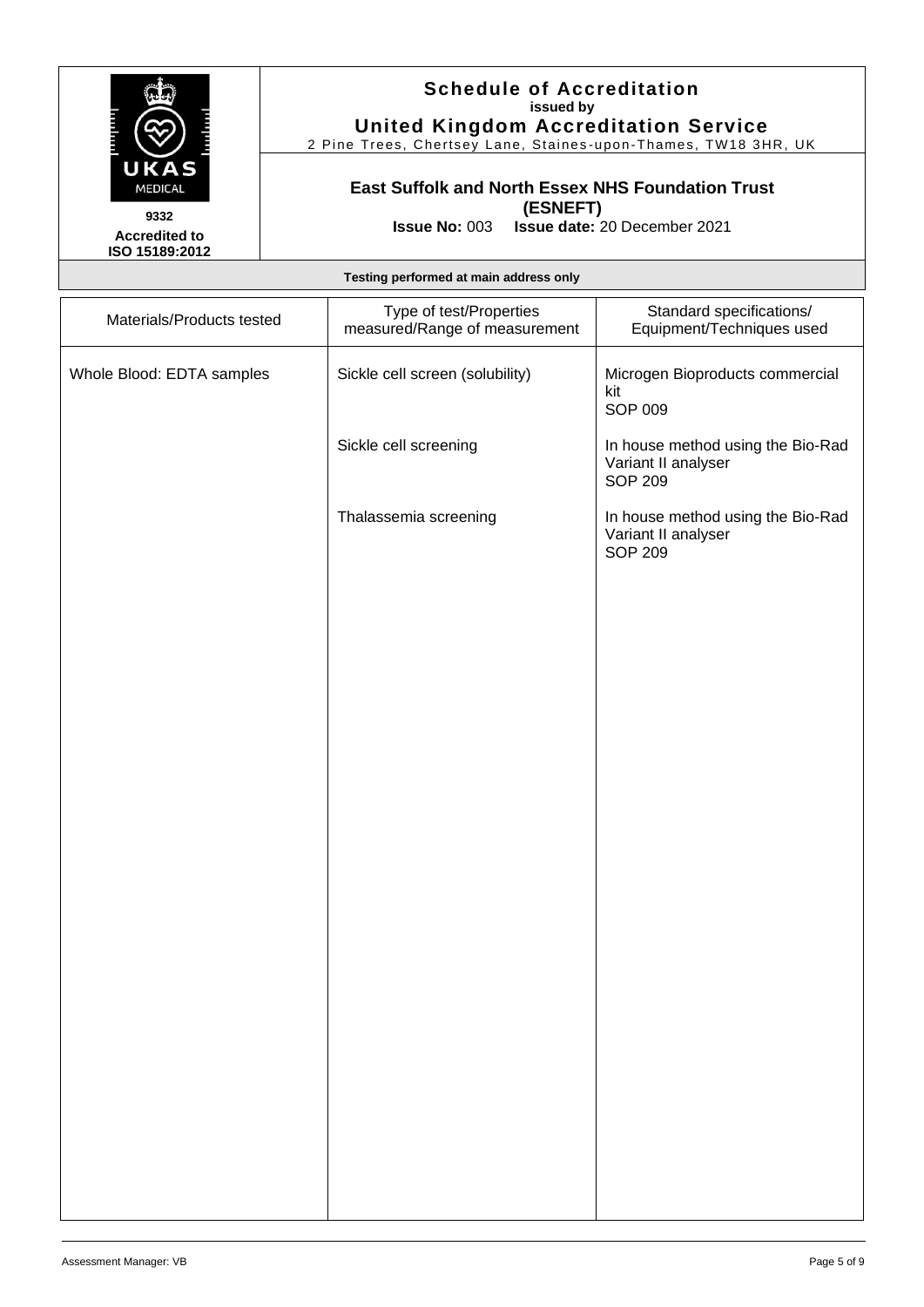

2 Pine Trees, Chertsey Lane, Staines-upon-Thames, TW18 3HR, UK

# **East Suffolk and North Essex NHS Foundation Trust (ESNEFT)**

**Accredited to ISO 15189:2012**  **Issue No:** 003 **Issue date:** 20 December 2021

#### **Testing performed at main address only**

| Materials/Products tested                      | Type of test/Properties<br>measured/Range of measurement                                                                                                                                                                                                                                                                                               | Standard specifications/<br>Equipment/Techniques used                                                                                                                                                        |
|------------------------------------------------|--------------------------------------------------------------------------------------------------------------------------------------------------------------------------------------------------------------------------------------------------------------------------------------------------------------------------------------------------------|--------------------------------------------------------------------------------------------------------------------------------------------------------------------------------------------------------------|
| HUMAN BODY FLUIDS (cont'd)                     | Haematological examinations for<br>the purpose of clinical diagnosis<br>(cont'd)                                                                                                                                                                                                                                                                       | Procedures documented in<br>manufacturer's equipment manuals<br>in conjunction with documented in-<br>house procedures by the following<br>methods:                                                          |
| Whole Blood: EDTA samples                      | Full Blood Count (FBC) analysis of<br>the following parameters:<br><b>WBC</b><br><b>RBC</b><br><b>HGB</b><br><b>HCT</b><br><b>MCV</b><br><b>MCH</b><br><b>MCHC</b><br>RDW-CV<br><b>PLT</b><br><b>NEUT</b><br><b>LYMPH</b><br><b>MONO</b><br><b>EOS</b><br><b>BASO</b><br>Neutrophils<br>Nucleated red blood cell (NRBC)<br>count<br>Reticulocyte count | Sysmex XN 9000 comprising XN10<br>10 FBC automated analysers, by<br>flow cytometry<br><b>SOP 253</b>                                                                                                         |
|                                                | <b>ESR</b>                                                                                                                                                                                                                                                                                                                                             | <b>SOP 225</b>                                                                                                                                                                                               |
|                                                | Acanthocytes                                                                                                                                                                                                                                                                                                                                           | <b>SOP 034</b>                                                                                                                                                                                               |
|                                                | FBC for high WBC and lipaemia                                                                                                                                                                                                                                                                                                                          |                                                                                                                                                                                                              |
| <b>Blood film</b><br>Bone marrow aspirate film | Reporting of normal and abnormal<br>morphologies                                                                                                                                                                                                                                                                                                       | Automated using Sysmex SP-10<br>SOP 002 including manual rapid<br>stain technique<br>Bone marrow documented in house<br>procedures<br><b>SOP 085</b><br>Iron Stain SOP 065<br><b>CSF Cytospin</b><br>SOP 031 |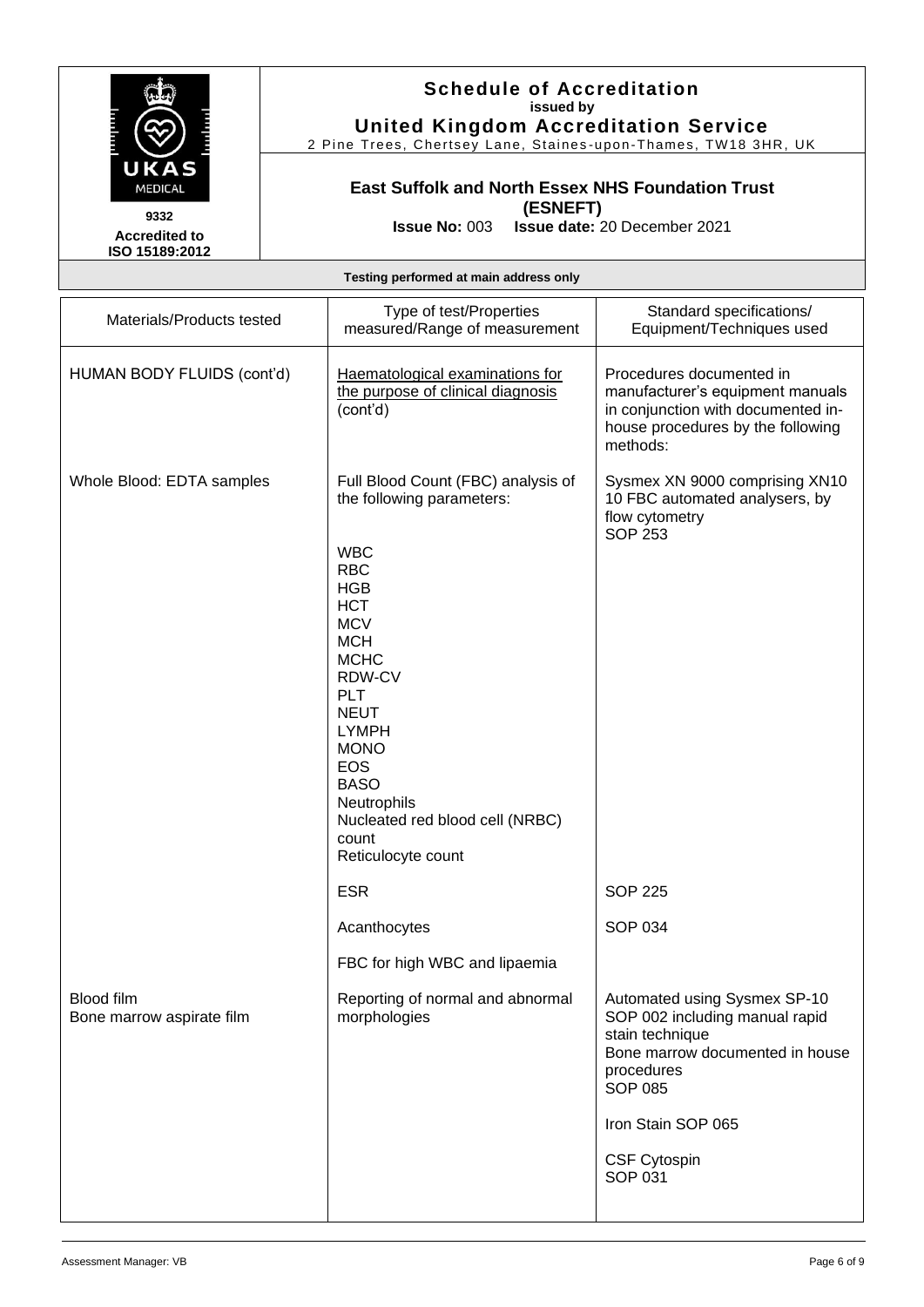

2 Pine Trees, Chertsey Lane, Staines -upon -Thames, TW18 3HR, UK

## **East Suffolk and North Essex NHS Foundation Trust (ESNEFT)**

**Issue No:** 003 **Issue date:** 20 December 2021

**Accredited to ISO 15189:2012** 

**Testing performed at main address only**

| Materials/Products tested  | Type of test/Properties<br>measured/Range of measurement                                                                                                                                                                      | Standard specifications/<br>Equipment/Techniques used                                                                                                                                      |
|----------------------------|-------------------------------------------------------------------------------------------------------------------------------------------------------------------------------------------------------------------------------|--------------------------------------------------------------------------------------------------------------------------------------------------------------------------------------------|
| HUMAN BODY FLUIDS (cont'd) | Haemoglobinopathy examinations<br>for the purpose of clinical diagnosis                                                                                                                                                       | Procedures documented in<br>manufacturer's equipment manuals<br>in conjunction with documented in-<br>house procedures by the following<br>methods:                                        |
| Plasma (sodium citrate)    | Adult Haemoglobinopathy analysis<br>(including Antenatal) by detection of<br>haemoglobin variants:<br>H <sub>b</sub> A<br>H <sub>b</sub> A <sub>2</sub><br>Hb F<br>HbS<br>H <sub>b</sub> C<br>Hb D Punjab<br>H <sub>b</sub> E | Haemoglobin electrophoresis using<br>documented in-house procedures<br>and Helena Electrophoresis<br>analyser using either agar gel (SOP<br>081), or cellulose acetate (SOP<br>010), kits. |
|                            | Haemostasis and thrombosis<br>examinations for the purpose of<br>clinical diagnosis                                                                                                                                           | Procedures documented in<br>manufacturer's equipment manuals<br>in conjunction with documented in-<br>house procedures by the following<br>methods:                                        |
|                            | Coagulation testing for:                                                                                                                                                                                                      | The Instrumentation laboratory ACL<br>TOP 500/750 Analyser using SOP<br>197<br>and in house procedures                                                                                     |
| Plasma (sodium citrate)    | Actin AF (Lupus Insensitive APTT)                                                                                                                                                                                             | <b>SOP 175</b>                                                                                                                                                                             |
|                            | <b>Activated Partial Thromboplastin</b><br>Time (APTT)                                                                                                                                                                        | SOP 117 (Manual)<br>SOP 197 (Automated)                                                                                                                                                    |
|                            | Activated Protein C Resistance<br>(APCR) ratio                                                                                                                                                                                | <b>SOP 200</b>                                                                                                                                                                             |
|                            | Anti-thrombin                                                                                                                                                                                                                 | <b>SOP 200</b>                                                                                                                                                                             |
|                            | <b>Coagulation Factor-IX</b>                                                                                                                                                                                                  | <b>SOP 199</b>                                                                                                                                                                             |
|                            | Coagulation Factor-V                                                                                                                                                                                                          | <b>SOP 211</b>                                                                                                                                                                             |
|                            | <b>Coagulation Factor-II</b>                                                                                                                                                                                                  | <b>SOP 211</b>                                                                                                                                                                             |
|                            |                                                                                                                                                                                                                               |                                                                                                                                                                                            |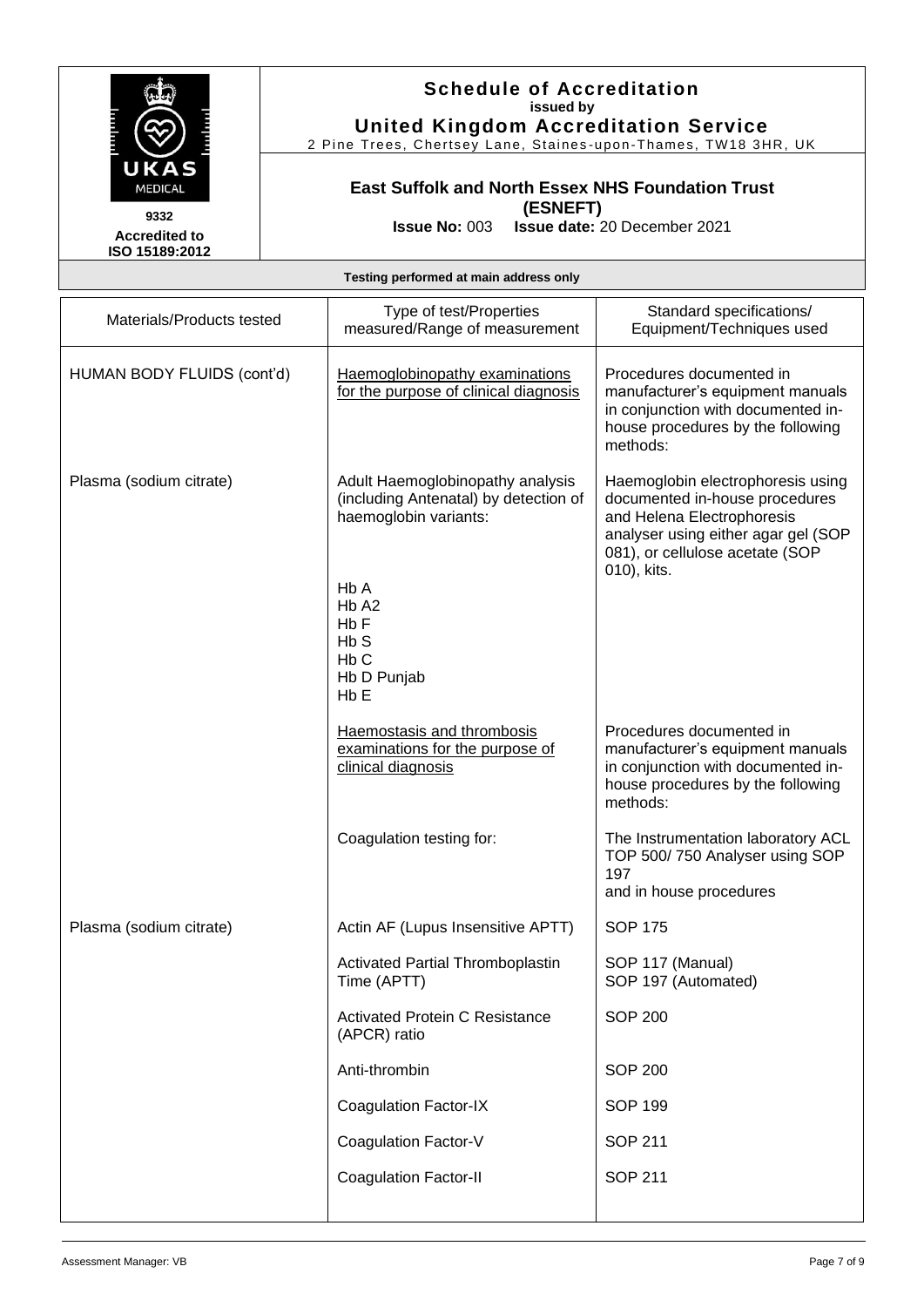

2 Pine Trees, Chertsey Lane, Staines -upon -Thames, TW18 3HR, UK

## **East Suffolk and North Essex NHS Foundation Trust (ESNEFT)**

**Issue No:** 003 **Issue date:** 20 December 2021

**Accredited to ISO 15189:2012** 

| Testing performed at main address only |  |  |  |
|----------------------------------------|--|--|--|
|----------------------------------------|--|--|--|

| Materials/Products tested  | Type of test/Properties<br>measured/Range of measurement                                                          | Standard specifications/<br>Equipment/Techniques used                                                                                               |
|----------------------------|-------------------------------------------------------------------------------------------------------------------|-----------------------------------------------------------------------------------------------------------------------------------------------------|
| HUMAN BODY FLUIDS (cont'd) | Haemostasis and thrombosis<br>examinations for the purpose of<br>clinical diagnosis (cont'd)                      | Procedures documented in<br>manufacturer's equipment manuals<br>in conjunction with documented in-<br>house procedures by the following<br>methods: |
|                            |                                                                                                                   | ACL TOP 500/750 Analyser using<br><b>SOP 197</b><br>and in house procedures                                                                         |
| Plasma (sodium citrate)    | <b>Coagulation Factor-VII</b>                                                                                     | <b>SOP 211</b>                                                                                                                                      |
|                            | <b>Coagulation Factor-VIII</b>                                                                                    | <b>SOP 199</b>                                                                                                                                      |
|                            | <b>Coagulation Factor-X</b>                                                                                       | <b>SOP 211</b>                                                                                                                                      |
|                            | <b>Coagulation Factor-XI</b>                                                                                      | <b>SOP 199</b>                                                                                                                                      |
|                            | <b>Coagulation Factor-XII</b>                                                                                     | <b>SOP 199</b>                                                                                                                                      |
|                            | <b>Corrected Dilute Russell's Viper</b><br>Venom Time (CRVVT) ratio                                               | <b>SOP 175</b>                                                                                                                                      |
|                            | D-Dimer                                                                                                           | <b>SOP 197</b>                                                                                                                                      |
|                            | Dilute Russell's Viper Venom Time<br>(RVVT) ratio/Corrected Dilute<br>Russell's Viper Venom Time<br>(DRVVT) ratio | <b>SOP 175</b>                                                                                                                                      |
|                            | Dilute Russell's Viper Venom Time<br>(DRVVT) ratio                                                                | <b>SOP 175</b>                                                                                                                                      |
|                            | <b>International Normalised Ratio</b><br>(INR)                                                                    | SOP 116 (Manual)<br>SOP 197 (Automated)                                                                                                             |
|                            | Fibrinogen                                                                                                        | <b>SOP 197</b>                                                                                                                                      |
|                            | Free Protein S                                                                                                    | <b>SOP 200</b>                                                                                                                                      |
|                            | <b>Heparin Assay</b>                                                                                              | <b>SOP 139</b>                                                                                                                                      |
|                            | <b>Inhibitor Screen</b>                                                                                           | <b>SOP 206</b>                                                                                                                                      |
|                            | Normal Plasma Correction Test                                                                                     | <b>SOP 147</b>                                                                                                                                      |
|                            | Protein C                                                                                                         | <b>SOP 200</b>                                                                                                                                      |